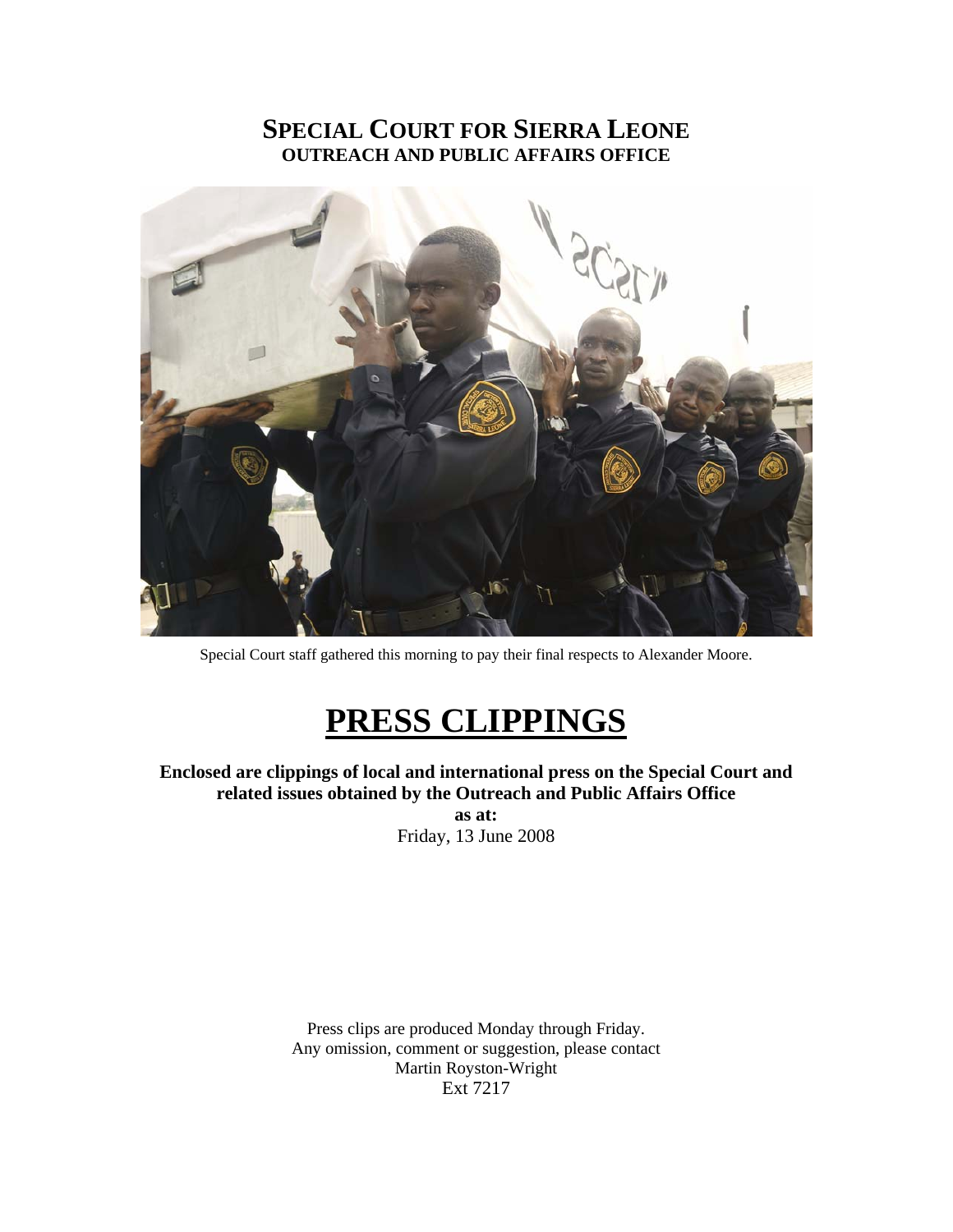| <b>International News</b>                                        |              |
|------------------------------------------------------------------|--------------|
| Cross-Examination of Witness TF1-359 / BBC World Service Trust   | Pages 3-4    |
| Serb war crimes fugitive arrested / Associated Press             | Pages 5-6    |
| Memorial Park forMassacre Victims to be Constructed / CWFI       | Page 7       |
| UNMIL Public Information Office Complete Media Summaries / UNMIL | Pages $8-12$ |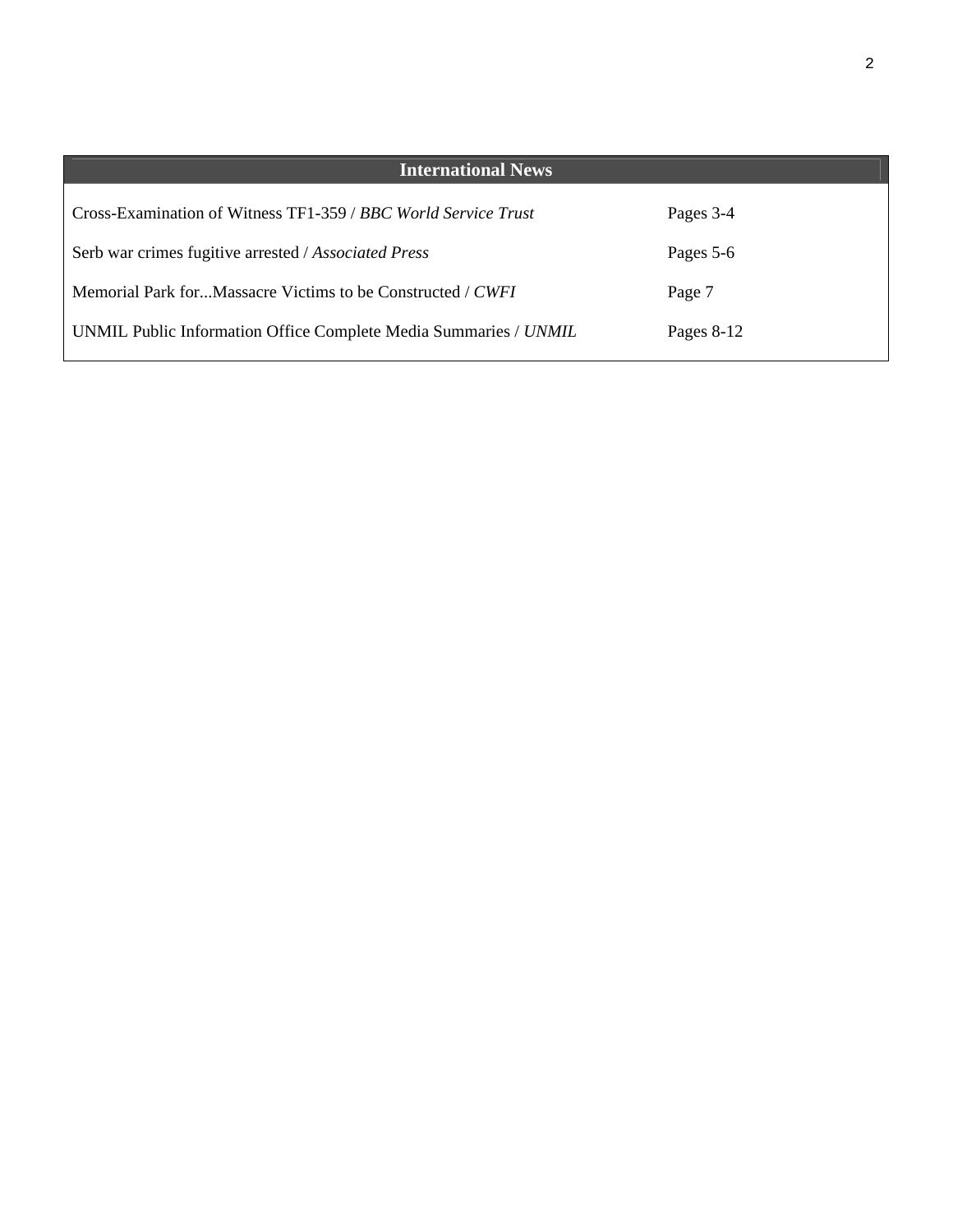## BBC World Service Trust

Thursday, 12 June 2008

#### CROSS EXAMINATION OF PROTECTED WITNESS TF1 359

The prosecution witness giving evidence of former Liberian president Charles Taylor`s connection to the RUF rebels in Sierra Leone has hinted that both the rebels and Taylor`s close aides dealt with Al-Qaeda operatives in Liberia.

TF1-359 made the revelation in a 2006 interview with prosecution investigators' script read in court Thursday by Taylor`s own lawyer during attempts to impeach the witness credibility.

Adolphus Williams reports from the court room in The Hague.

WILLIAMS: In the interview records read by Taylor's lawyer, Terry Munyard, TF1-539 is quoted as telling Special Court investigators that Taylor's top security personnel arranged diamond deals between RUF commanders and Arabs who were on the wanted list of the CIA.

The witness told the investigators he was present during one of the encounters

MUNYARD: This, Mr Witness, is the typed up version of the notes that I have just read out to you and it reads as follows: "The following morning he was taken again to the residence of Benjamin Yeachen and after his arrival they were joined by a Lebanese Mohamed Saleh and another Lebanese with two Saudi Arabian men who [you] advised were named in a CIA wanted list and living in Monrovia and that this group were diamond buyers. Sam Bockarie retrieved three cardboard boxes that were filled with diamonds and sorted by size. The two Lebanese and the two Arabs started to evaluate the diamonds individually." Why did you not tell Mr Koumjian, in this prepping session in August of last year, that the previous investigators had got the diamond story completely wrong, that they came out of three mayonnaise jars rather than three cardboard boxes? Why didn't you correct that error when he was asking you more questions about paragraph 17?

WITNESS TF1-539: I recall that even during this prepping session I told Mr Koumjian that there was a card box in the suitcase that Sam Bockarie called for from the vehicle. It was in that card box in the suitcase that the mayonnaise bottles were

WILLIAMS: Munyard drove the witness through volumes of previous interviews pointing out TF1-539 had conflicting statements between his courtroom testimony and recorded evidence.

The witness acknowledged some of the points on which he said the Prosecutors had misquoted him.

Munyard told the witness he was making up stories to convince the Court that he was an important insider in the AFRC/RUF arrangement. Especially on the issue of the witness meeting with Taylor in Monrovia, Munyard said the witness was telling a lie.

MUNYARD: Your account there is that you are taken to the protocol office, the protocol officer then and Benjamin Yeachen then take you to Charles Taylor's office and Charles Taylor tries to motivate you, saying, "You're lucky you're alive", that you were a very useful man, Liberia was a home for revolutionists and offers you a job with his forces and made you a one star general... That's what paragraph 13 includes, isn't it?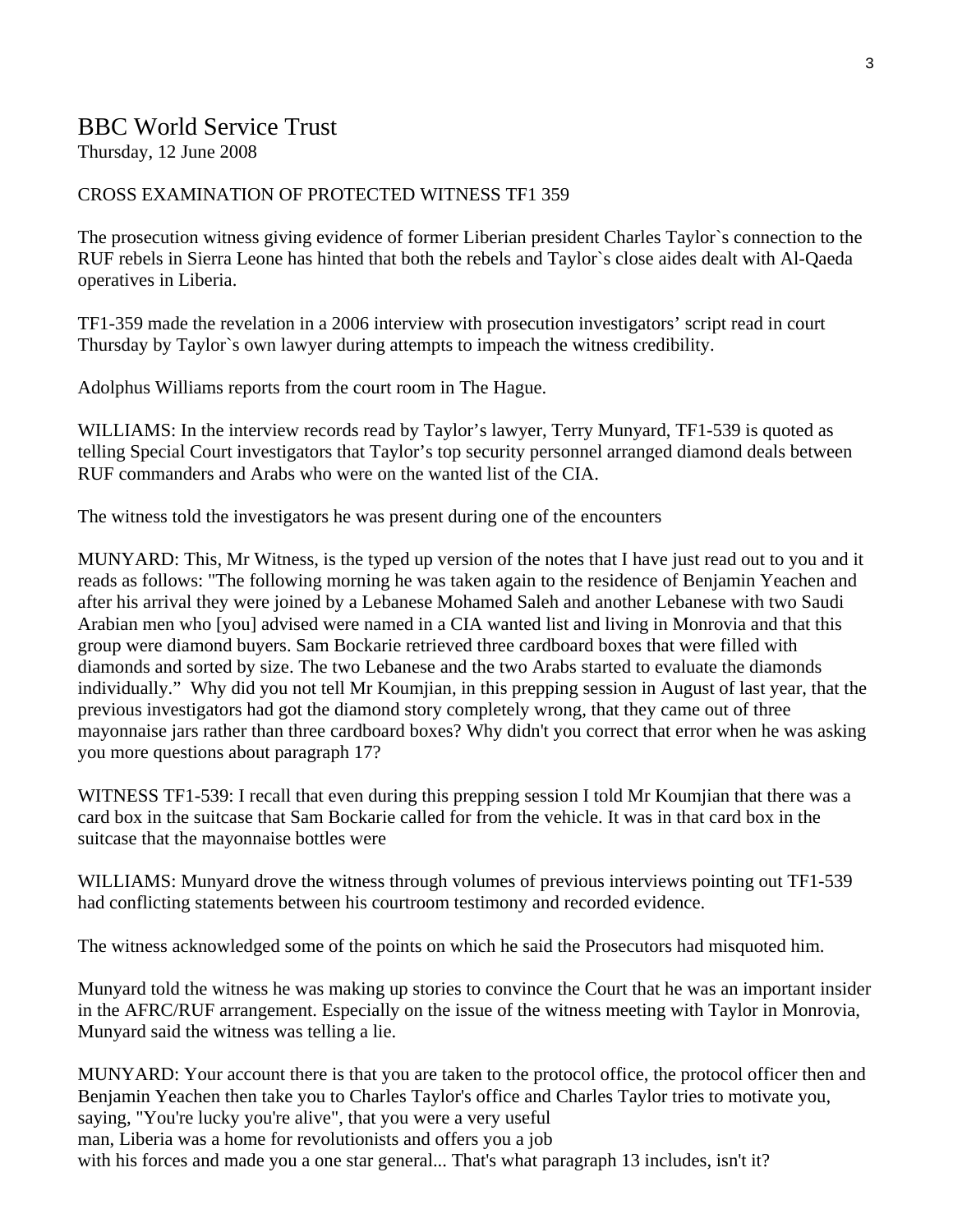WITNESS TF1-539: There are some things in this sentence that are wrong, because he did not give me the money to me directly. It was Cisse Musa who gave me the brown envelope that contained the money.

MUNYARD: This alleged meeting with Charles Taylor I suggest is a complete tissue of lies. What do you say about that?

WITNESS TF1-539: It is true.

Munyard ended the cross-examination of Witness TF1-539 Thursday.

WILLIAMS: Charles Taylor will not be in Court Friday. His lead lawyer, Courtnay Griffiths, said Mr. Taylor will be relocating from his prison cell to allow renovation work.

The Court granted the Defence motion with no objection from the Prosecution.

Adolphus Williams – BBCWST/SFCG – The Hague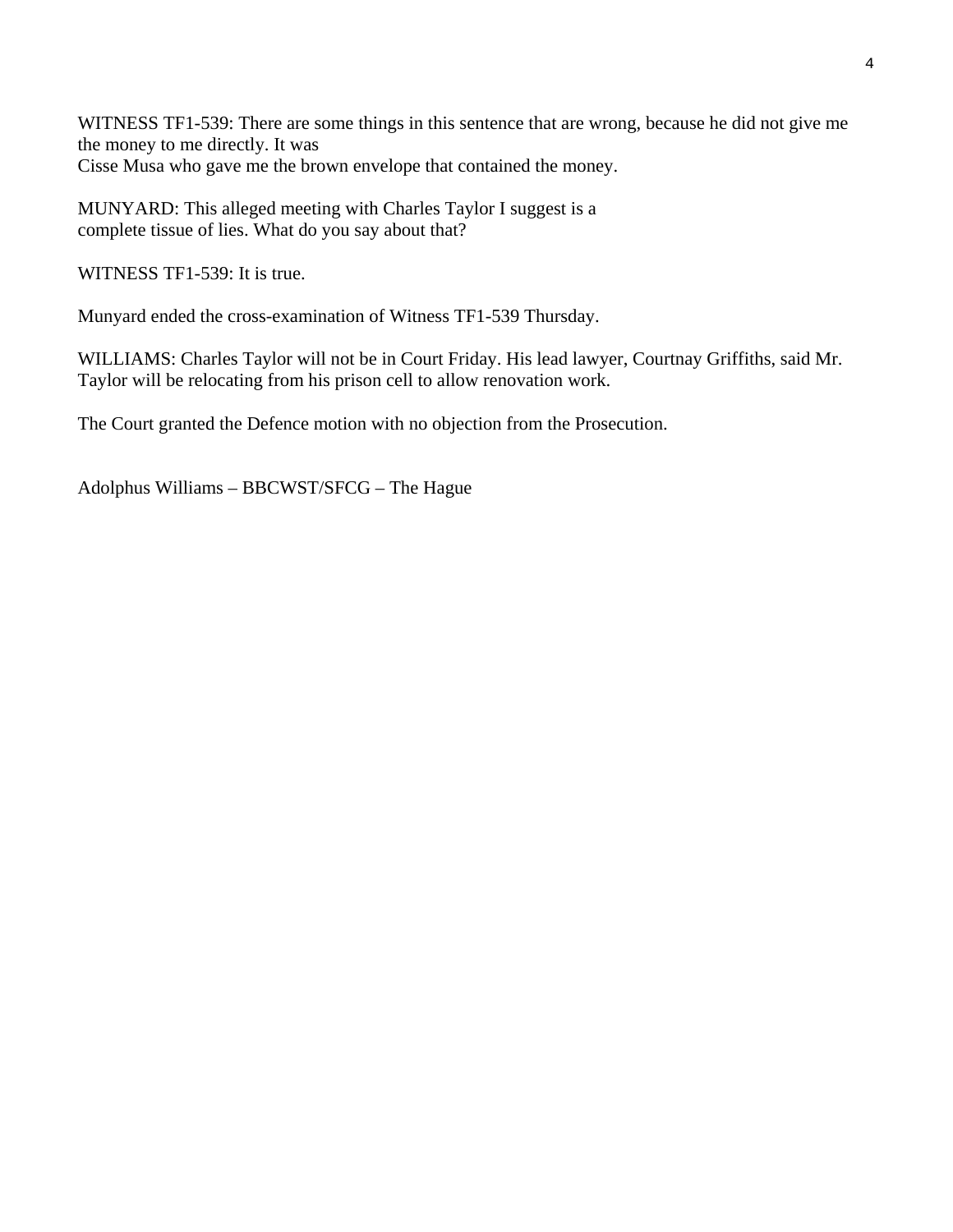## Associated Press

Wednesday, 11 June 2008

#### **Serb war crimes fugitive arrested**

BELGRADE, Serbia (AP) -- Serbian police on Wednesday arrested one of the four remaining war crimes fugitives wanted by the U.N. tribunal in the Netherlands.

Stojan Zupljanin faces charges of crimes against humanity.

Suspect Stojan Zupljanin was arrested in the vicinity of Belgrade, Serbia's war crimes prosecution spokesman Bruno Vekaric told The Associated Press.

Zupljanin was a Bosnian Serb police commander during the 1992-95 civil war. The U.N. tribunal wants him on charges of crimes against humanity for overseeing Serb-run prison camps.

In The Hague, a spokeswoman for the prosecution hailed the arrest, which leaves three suspects at large. They are Bosnian Serb military commander Gen. Ratko Mladic, Bosnian Serb wartime leader Radovan Karadzic, and Serb rebel leader in Croatia, Goran Hadzic.

"We hope the others will also end in the Hague soon," Olga Kavran said in a telephone interview.

The arrest comes just days after U.N. prosecutor Serge Brammertz said in a report to the U.N. Security Council that four Serb fugitives sought by his court were "within reach of the Serbian authorities."

The extradition of the four is a key condition set by European Union officials for establishing closer ties with the Balkan nation.

Serbia recently signed a pre-entry accord with the EU, but officials in Brussels said it would not be implemented unless progress was achieved in Serbia's cooperation with the international tribunal in The Hague.

"Zupljanin's arrest shows that Serbia is doing all it can to apprehend the remaining fugitives," said Rasim Ljajic, the government official in charge of ties with the war crimes court.

Zupljanin was initially indicted in 1999, when he was charged with genocide, but that indictment was later amended to war crimes and crimes against humanity.

The Serb-run prison camps in northern Bosnia shocked world public opinion in the early years of the Bosnian war, when television footage of starving prisoners evoked memories of the Nazi camps during World War II.

According to Serbian law, Zupljanin will first appear before a local court to be informed of the indictment before being transferred to the Hague tribunal.

Serbia so far has handed over 42 indicted suspects to the tribunal.

The latest arrest comes at a politically sensitive time for Serbia, where a pro-EU coalition is on the verge of creating a government following parliamentary elections last month.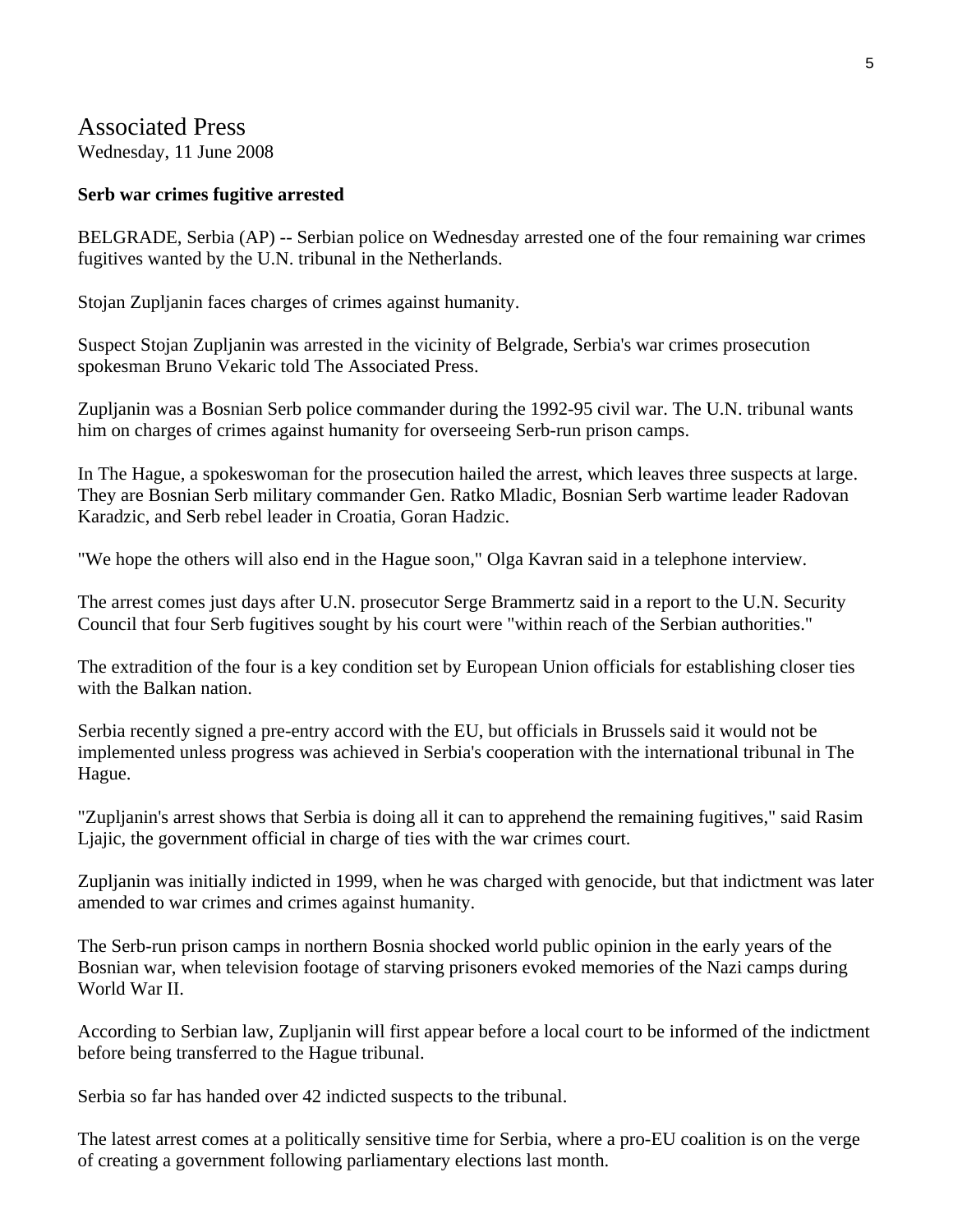The Socialist Party of Serbia, once led by late strongman Slobodan Milosevic, is poised to join the coalition, giving the pro-Western bloc of parties a majority in the new parliament.

The Socialists have been blamed for backing Milosevic in a series of bloody wars in the former Yugoslavia during the 1990s.

After being deposed in 2000, Milosevic was extradited to The Hague, where he died of heart failure in 2006 while standing trial on genocide charges.

The Socialists are vehemently opposed to the extradition of any more Serbs indicted by the tribunal.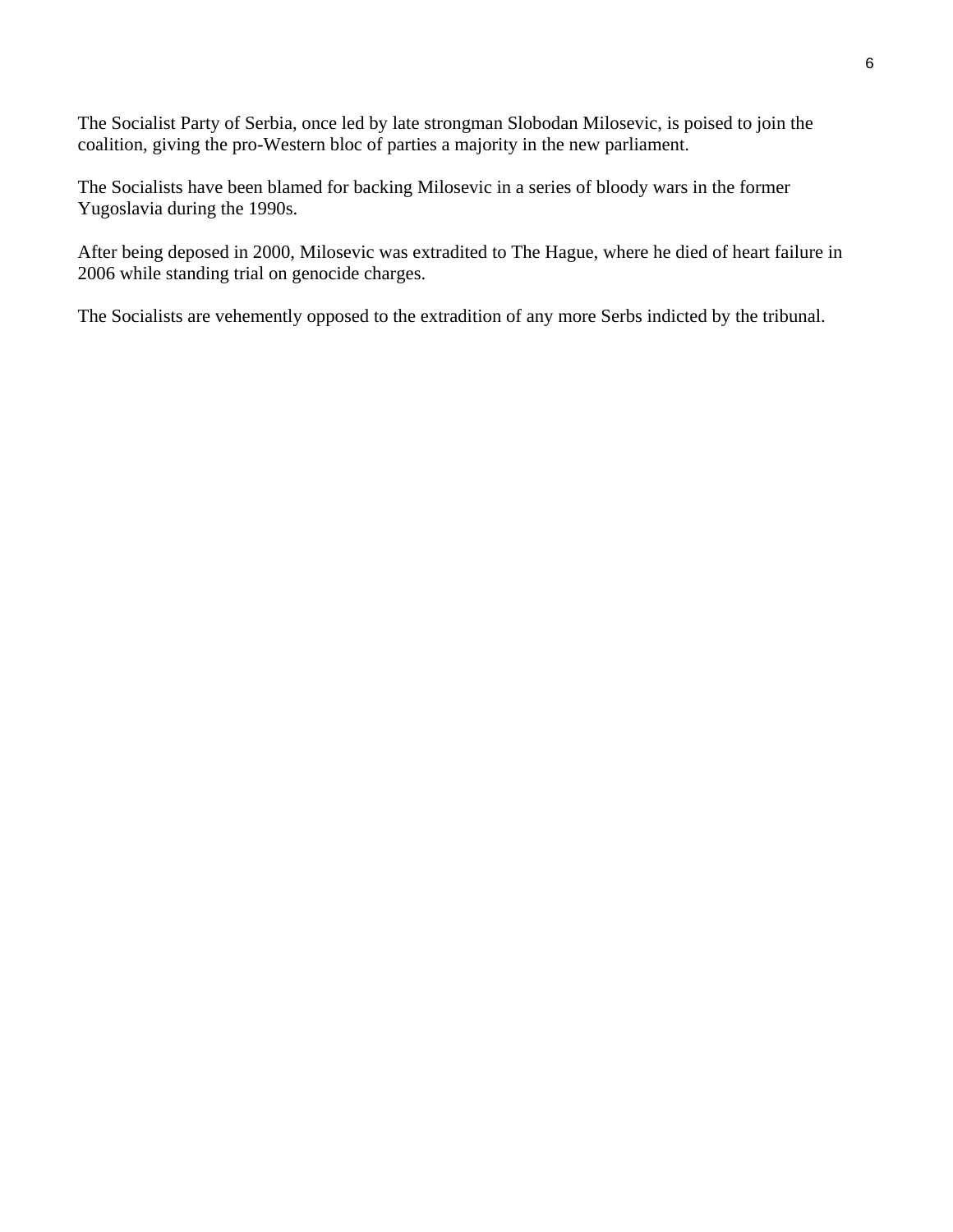## Children Welfare Foundation International (Monrovia)

Thursday, 12 June 2008 Press Release

#### **Memorial Park for Carter Camp Massacre Victims to be Constructed**

Liberian Children will next Monday, 16th June 2008 converge at the site of the Carter Camp Massacre in Harbel, Margibi County to observe this year's 17th Day of the African Child, set aside by the Organization of African Unity (OAU) now the African Union (AU) to remember the 1976 massacre of South African School Children in the Township of Soweto.

A Press Release issued today by the Public Information Unit of the child rights group, Children Welfare Foundation International (CWFI), states that the day, which will be observed under the theme: "Protecting Children from Violence" will have former Special Representative of the UN Secretary General to Somali Cllr. Winston A. Tubman, as its keynote speaker, while President Johnson-Sirleaf's National Security Adviser Dr. H. Boima Fahnbulleh, Jr., an outstanding Pan Africanist will laid a wreath on the mass grave bearing the remains of the Carter Camp Massacre. The massacre record over 500 deaths in June 1993 allegedly by forces loyal to war crime indictee ex-President Charles Taylor; when he commanded the disbanded National Patriotic Front of Liberia (NPFL).

The occasion according to CWFI's Associate Director, Reuben A. Yuan will also witness the symbolic groundbreaking for the erection of a Monument inscribing the horrific scene of the massacre, and the building of a Memorial Park as a historical shrine of national and international relevance. The General Manager of the Firestone Plantations Company and the Country Director of the international charity, Action Aid Liberia, Mr. Ernest Gaie, will perform the groundbreaking according to the Mr. Yuan jointly.

The Memorial Park upon construction will include among others, a research room, mini-library with the collections of pictures, paintings, books, novels, pamphlets and writings associated with the Liberian civil conflict particularly of Liberian authors including Drs D. Elwood Dunn, H. Boima Fahnbulleh Jr., Amos C. Sawyer, George Klay Kieh Jr., and Thomas Jaye. More so, collections of meaningful pictorials and artistic works would be useful for the mini-library. The projected cost for the exercise is estimated at over one hundred twenty-five thousand United States Dollars.

In conclusion, Mr. Yuan said giving the importance of the observance as an equal vigil for the Carter Camp loss in line with the Soweto madness 32 years ago, the UN Secretary General Special Representative to Liberia, Ambassador Ellen M. Loj; Ms. Rozanne Chorlton, Unicef Country Representative; UNIFEM County Representative and Margibi County Superintendent, Honorable Levi Z. Piah are expected to give special remarks as they partner in the realization of the building of a National Shrine for the unfortunate madness.

The CWFI is leading efforts in this historic sojourn.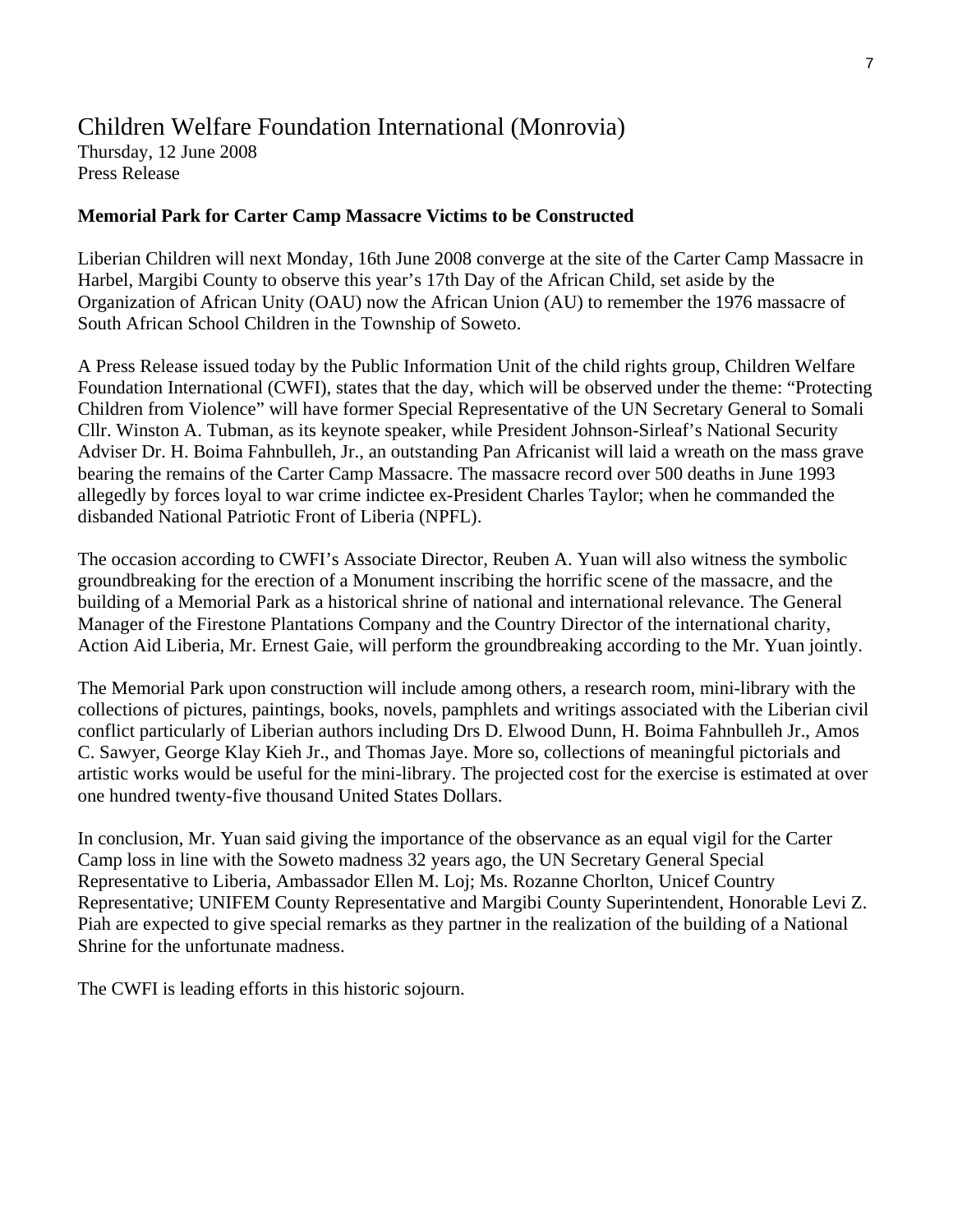

United Nations Mission in Liberia (UNMIL)

### **UNMIL Public Information Office Complete Media Summaries 12 June 2008**

*[The media summaries and press clips do not necessarily represent the views of UNMIL.]* 

#### **Newspaper Summary**

#### **Police employ measures to avert another Stadium Disaster**

(The Informer, New Democrat, National Chronicle, The News, The Inquirer, Daily Observer)

- The Liberia National Police (LNP) in collaboration with its UNMIL counterpart and the Ministry of Youth and Sports have instituted several measures ahead of Sunday's world cup qualifying match with Senegal at the Samuel Kanyon Doe Sports Complex.
- The measures are aimed at preventing a recurrence of a fatal incident in which several soccer fans died during a match between Liberia and The Gambia on 1 June. Addressing a joint news conference on Wednesday, Police Inspector General, Beatrice Muna Sieh cautioned the sponsors of the match not to sell tickets above the capacity of the stadium. Inspector Sieh called on those without tickets to keep away from the stadium. The Acting Commissioner of UN Police, Idris Ibrahim, said the police and UNPOL will be deployed to ensure maximum security at the stadium.

#### **Solicitor General Opposes Rearming of Police**

(Daily Observer)

- The Solicitor General of Liberia, Tiawon Gongloe has opposed rearming of the Liberia National Police (LNP) on grounds that the LNP still needs training of mind and acquisition of some high level of professionalism.
- Counselor Gongloe said it was important to work on the mind of the LNP by firstly making the public to see the police as a friend by creating a high level of respect for them. He spoke Wednesday at a jointly organized forum by the Liberia National Law Enforcement Association (LINLEA), Civil Society Working Group and the International Transitional Justice (ICTJ).
- The programme was organized under the theme, "Strengthening the Police to Effectively Address the Crime Problem in Liberia".
- Despite the Solicitor General's view, public perception strongly supports rearming of the police to fight crime.

#### **Doctors Declare Suspected Murderer of Chinese Expert 'Insane' to Stand Trial**

(National Chronicle, The Informer)

- Two medical doctors from the John F. Kennedy Medical Centre have reported that the suspect in the murder trial of a Chinese female instructor is unfit to stand trial.
- In a joint medical report, Drs. Benjamin Harris and Gwen Vogels indicated that suspect Mohammed Konneh is not mentally competent to stand trial at the moment. Kanneh, a former combatant was arrested for stabbing to death Mrs. Jiang Chingyu at the Monrovia Vocational Training Centre (MVTC) on 24 July 2007.

#### **President Sirleaf Signs Two Bills into Law**

(The Informer, Daily Observer, National Chronicle, The News)

• President Ellen Johnson Sirleaf has signed into law an act rectifying the concession agreement between Liberia and the African Development Agency (ADA) Commercial Incorporated. An Executive Mansion release issued in Monrovia said the agreement, which is worth US\$30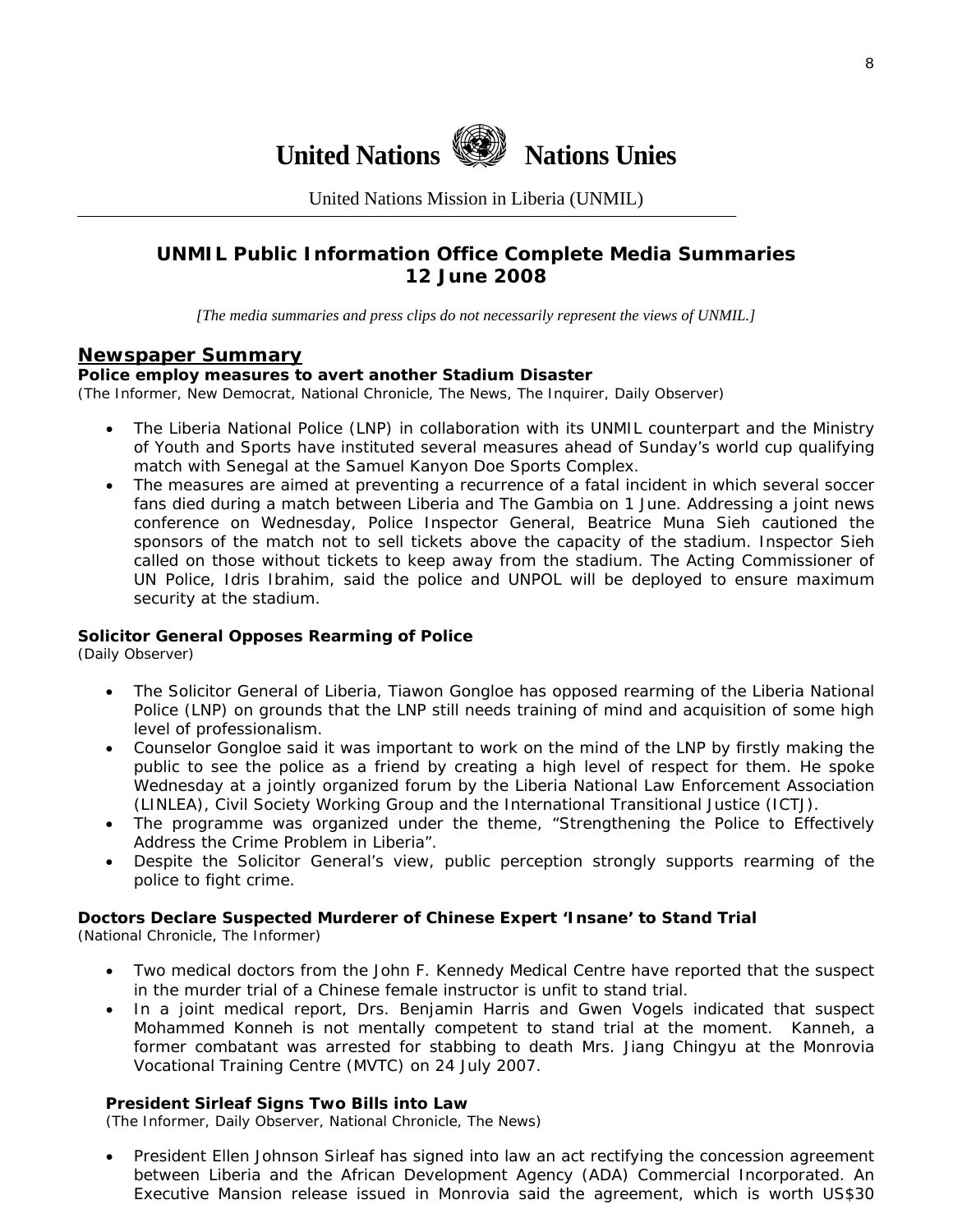million dollars, will be invested in Lofa and Nimba Counties. The Government said the goal is to produce 75,000 metric tons of rice in about five years, which will be a third of the amount currently imported.

- At the same time, the President has signed into law 'an act ratifying the production sharing contract with Addenda for offshore Liberia Blocks LB-8 and 9 signed between the Republic of Liberia represented by the National Oil Company of Liberia (NOCAL), REGAL Liberia Limited and European Hydrocarbons Limited' at the Ministry of Foreign Affairs.
- Those present at the signing ceremony were Vice President Joseph Boakai, Senator Daniel Naatehn; Montserrado County Representative Kettehkumehn Murray; and Nimba County Representative Nohn Kidau. Also present were Agriculture Minister Dr. Chris Toe and Minister of State for Legal and Economic Affairs, Morris Saytumah.

#### **USTC Embarks on US\$1.5M Waste Treatment Plant**

(The News, The Inquirer)

- The United States Trading Company (USTC), bottler of Coca Cola in Liberia has embarked on the construction of a US\$1.5 million waste treatment plant at its compound in Paynesville. Speaking to reporters during a tour of the facility Wednesday, the Human Resource and Public Affairs Manager, Gabriel Johnson said the purpose of the plant is to treat waste water through chemical processes.
- Mr. Johnson said the process is part of Coca Cola standards worldwide and said when completed, would be the first in Liberia. The News newspaper reports that the construction of the waste treatment company followed concerns raised by a local environmental group, Action Against Climate Change in Liberia, that the waste water from the factory was posing problems for the Welkarmah community.

## **Defense Lawyers Begin Cross Examination of Witness in Economic Sabotage Case**

(Heritage, The Informer)

- Defense lawyers in the economic sabotage case involving five former finance ministry officials have started cross examination of the first state witness. Speaking during cross -examination, Francois Junius told the court that the defendants withdrew US\$150,000 for a 440 KVA power generator that was never used by the ministry.
- On Tuesday, Mr. Junius, Manager of the Forensic Audit department at the General Audit Commission outlined how the officials acted together to defraud the government of millions of dollars by establishing several "fictitious" companies.
- The officials, former Finance Minister Lusene Kamara, his deputy Tugbeh Doe, and three others Pyne Wallo, Tapple Doe and Albert Quaye are accused of embezzling over LD\$11 million and nearly US\$4 million from government coffers during the transitional government of Gyude Bryant. The cross examination continues today at the Criminal Court "C".

#### **CBL, General Auditing Commission Trade Claims**

(The Informer, The News, New Democrat, Daily Observer, Heritage)

- An apparent row has ensued between the General Auditing Commission (GAC) and key government financial institutions over the submission of financial statements to facilitate an audit of the administration. The GAC on one hand and the Central Bank of Liberia (CBL) and the Ministry of Finance on the other have been trading claims and counter-claims of noncooperation regarding the audit.
- Addressing a news conference Monday, the spokesman for the GAC, Mr. James Jensen, accused the two entities of refusing to cooperate with the commission. But the Executive Governor of the CBL, Dr. Mills Jones denied the allegations and said the bank has delivered to auditors of the commission the documents requested.
- The Ministry of Finance also dismissed similar allegation of stalling the work of the General Auditing Commission. The Ministry said contrary to the GAC claims it has submitted bank statements and relevant vouchers to verify government spending.
- According to The Informer, The News, New Democrat and Heritage newspapers, the Auditing Commission said Friday was the deadline for the submission of financial statements by the entities.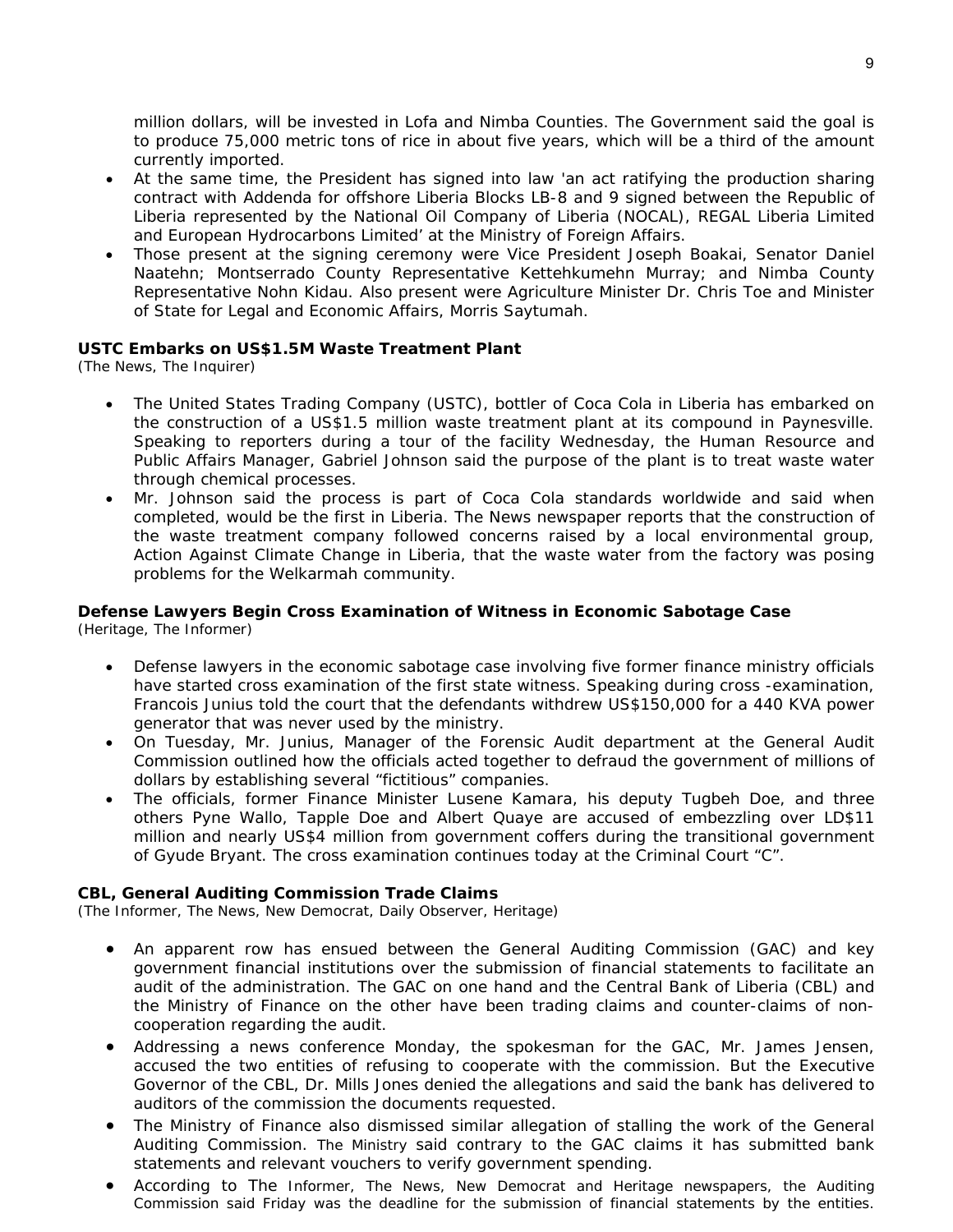During an impromptu visit to the GAC Tuesday, President Ellen Johnson Sirleaf requested the Ministry of Finance and the Central Bank of Liberia (CBL) to provide all financial documents that is being requested by the General Auditing Commission saying that Government has nothing to hide.

## **Radio Summary**

**Star Radio** *(News culled today from website at 8:35 am)* 

#### **Hundreds of Protestors Besiege Justice Ministry**

- Hundreds of relatives and sympathizers of victims of the violent land dispute in Margibi County today converged before the Justice Ministry to demand justice in the killing of over 13 persons in the area.
- The placard carrying protestors are calling on government to accord "immediate" justice in the incident.
- Addressing the angry crowd, President Sirleaf vowed that government will not hesitate to arrest and prosecute irrespective of status, the mastermind of the violent attack.
- The Chairperson of the Margibi Legislative Caucus, Clarice Jah called on the Justice Ministry to act swiftly to avoid further clashes.
- The Foundation for International Dignity (FIND) condemned the violence and has also called for speedy investigation into the matter.
- Meanwhile, police have confirmed the death of at least 13 persons in the bloody land dispute. Truth FM says the Police are currently investigating Charles Bennie and Roland Kaine in connection with the deaths.

*(Also reported on Truth F.M. and ELBC)* 

#### **Defense Lawyers Begin Cross Examination of Witness in Economic Sabotage Case**

 *(Also reported on Truth F.M. and ELBC)* 

## **Truth F.M.** *(News monitored 10:00 am)*

#### **House Speaker Reaffirms Commitment To Rectify Sub-Regional Protocol**

- House Speaker Alex Tyler has reaffirmed the House of Representatives' commitment to rectify sub-regional protocols to enhance the function of the West African Court of Justice.
- In a release, Speaker Tyler said the court is crucial in addressing the challenges of recruiting children into armed conflicts, cross border trades among other issues.
- He told a visiting 7-man West African Court of Justice delegation that the rule of law and democratic principles are integral components of justice in the region.
- Speaking earlier, Aminata Sanogo said her team seeks to acquaint Liberians with the importance of the court in dealing with issues affecting the growth and development of West Africa.

#### **Police Institute Measures to Prevent Recurrence of Stadium Disaster**

10

 $*****$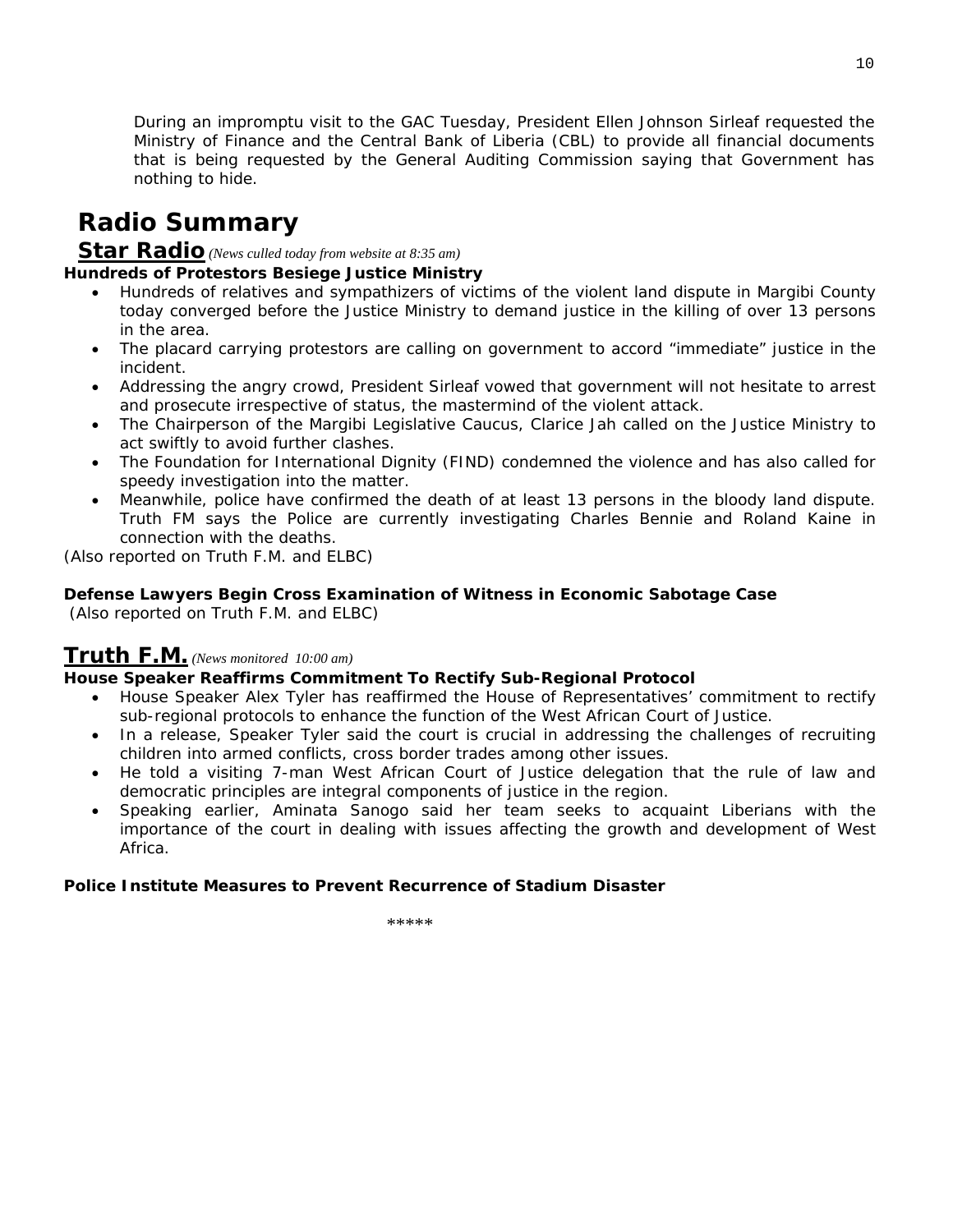

United Nations Mission in Liberia (UNMIL)

## **UNMIL Public Information Office Complete Media Summaries 11 June 2008**

*[The media summaries and press clips do not necessarily represent the views of UNMIL.]* 

#### **Newspaper Summary**

#### **Death Toll Rises in land violent dispute – Police ferret perpetrators**

(Public Agenda, National Chronicle, The News, The Inquirer)

- Key dailies reported a rising death toll in a recent violent land dispute that took place in the border town between Margibi and Grand Bassa Counties. Reports suggest that the death toll has increased from 10 to 12 with several cases of injuries.
- A statement carried in the media said the government will move strongly against those responsible for the killings regardless of their status. The Ministry of Justice has ordered the Liberia National Police (LNP) to employ maximum strength in apprehending the culprits.
- The public appears sentimental about the spate of deadly land disputes across the country. Public reactions spoke against the use of violence as a means of resolving land disputes. The Federation of Liberian Youth (FLY) and the communities in which the victims resided condemned the violence and called for the conduct of a speedy and independent investigation involving UNMIL.
- Senator Roland Kaine of Margibi County and a Ministry of Commerce official Charles Bennie are at the centre of controversy over the bloody land dispute.

#### **President Sirleaf launches over US\$21M project for UL – Calls for support**

(The New Liberia, The Informer Daily Observer, The Analyst. Heritage, National Chronicle, The News, The Inquirer)

- President Ellen Johnson Sirleaf on Tuesday launched the China-aided project of school buildings within the Fendell Campus of the University of Liberia.
- The project which is valued at US\$21.5 million is funded by the Government of the People's Republic of China and is to be completed by April 2010.
- In remarks, President Sirleaf said the project signifies strong partnerships with both China and the United States as they are collaborating to bring the project to realization.
- For his part, Chinese Ambassador Zhou Yuxiao expressed the hope that the project will contribute significantly to education in Liberia.

#### **TRC hears wartime testimonies from Liberians in US**

(The Analyst)

• Public hearings by Liberia's Truth and Reconciliation Commission (TRC) designed to document wartime atrocities began Tuesday in Minnesota, the United of America. Minnesota is home to the largest Liberian community in the United States, numbering more than 20,000. Other exiles are expected to come from Atlanta, Philadelphia, New York City and Providence, Rhode Island.

## **Radio Summary**

**Star Radio** *(News culled today from website at 8:35 am)*  **Government Vows To Deal Drastically With Perpetrators of Margibi Violence**